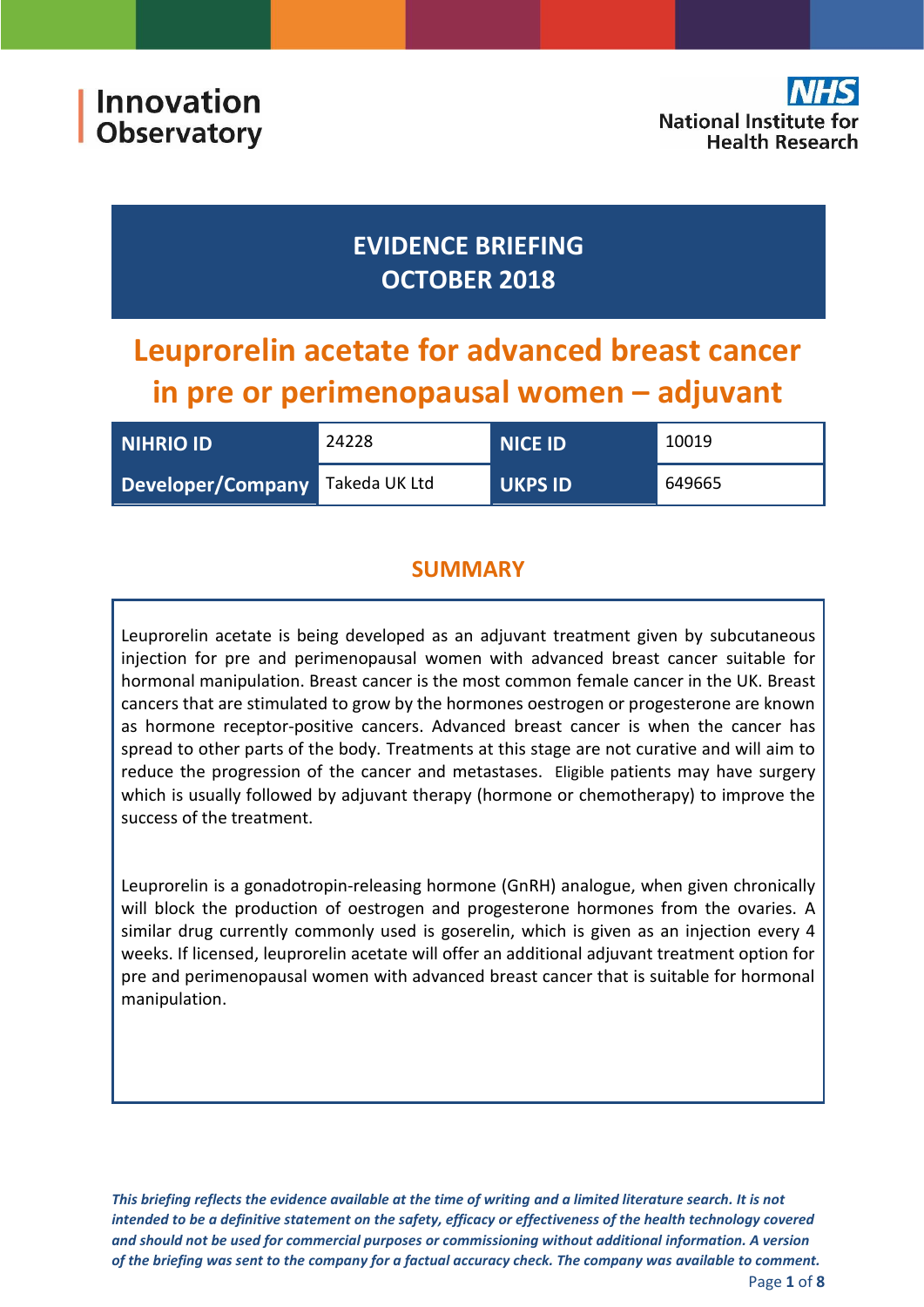## <span id="page-1-0"></span>**PROPOSED INDICATION**

As adjuvant treatment in pre- and perimenopausal women with advanced breast cancer suitable for hormonal manipulation.<sup>a</sup>

## **TECHNOLOGY**

#### **DESCRIPTION**

Leuprorelin acetate (Prostap DCS) is a gonadotropin-releasing hormone (GnRH) analogue. It is a synthetic nonapeptide analogue of naturally occurring GnRH. Leuprorelin acetate is a peptide and therefore unrelated to the steroids. It has potent luteinising hormone releasing hormone (LHRH) agonist properties when given during short-term and intermittent therapy, however, when administered in a continuous, nonpulsatile manner, LHRH analogues induce inhibition of gonadotropin secretion. Upon binding to pituitary LHRH receptors, leuprorelin acetate produces an initial increase in circulating levels of luteinizing hormone (LH) and follicle stimulating hormone (FSH), leading to an acute rise in levels of testosterone and dihydrotestosterone. However, within five to eight days after drug administration, LHRH analogues produce desensitisation of the LHRH receptor complex and/or downregulation of the anterior pituitary gland. Due to the fact that there are fewer receptors on the cell surface, cellular stimulation is decreased, and less gonadotropin is synthesised and secreted. Eventually, after several weeks of LHRH agonist therapy, LH and FSH secretion is suppressed. Chronic administration results in an inhibition of gonadotrophin production and subsequent suppression of ovarian steroid secretion. This effect is reversible on discontinuation of therapy. $1, 2$ 

Leuprorelin acetate is being developed as an adjuvant treatment given by subcutaneous injection for women with pre and perimenopausal advanced breast cancer suitable for hormonal manipulation. Proposed dose is 3.75mg every calendar month or 11.25mg every three calendar months.<sup>[a,](#page-1-0) b</sup>

#### **INNOVATION AND/OR ADVANTAGES**

<span id="page-1-3"></span>Ovarian function suppression in addition to endocrine therapy is recommended by the National Institute for Heath and Care Excellence (NICE) as a treatment option for or premenopausal women with oestrogen receptor (ER)-positive invasive breast cancer.<sup>3</sup> The GnRH analogue, goserelin (Zoladex) is currently licensed in the UK for advanced breast cancer in pre and perimenopausal women suitable for hormonal manipulation. Its pharmaceutical form is implant in pre-filled syringes administered every 28 days.<sup>4,5</sup>

#### <span id="page-1-4"></span>**DEVELOPMENT STATUS AND/OR REGULATORY DESIGNATIONS**

Leuprorelin acetate (Prostap SR DCS, Prostap 3 DCS) is currently licensed in the UK for the following indications:6,7

- <span id="page-1-2"></span><span id="page-1-1"></span>Metastatic prostate cancer
- Locally advanced prostate cancer as an alternative to surgical castration
- As an adjuvant treatment to radiotherapy in patients with high-risk localised or locally advanced prostate cancer

**.** 

a Information provided by company on UK PharmaScan.

**b** Information provided by company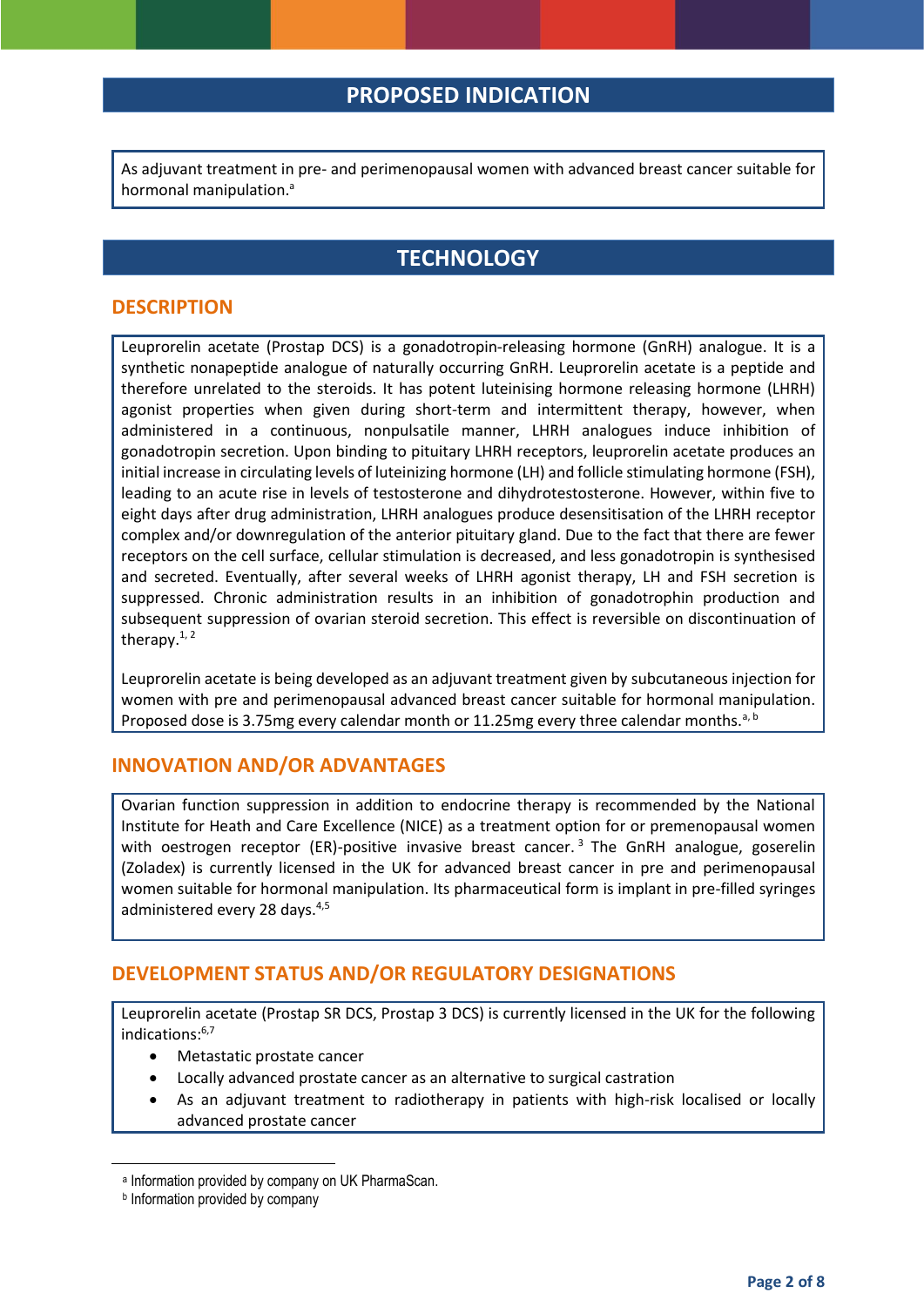- As an adjuvant treatment to radical prostatectomy in patients with locally advanced prostate cancer at high risk of disease progression
- As neo-adjuvant treatment prior to radiotherapy in patients with high-risk localised or locally advanced prostate cancer
- Management of endometriosis, including pain relief and reduction of endometriotic lesions
- In children treatment of central precocious puberty (girls under 9 years of age, boys under 10 years of age)
- Endometrial preparation prior to intrauterine surgical procedures including endometrial ablation or resection.
- Preoperative management of uterine fibroids to reduce their size and associated bleeding.

In women, adverse effects occurring most frequently (≥1/10 to ≥1/100 to <1/10) with leuprorelin acetate are associated with hypo-estrogenism; the most frequently reported are hot flushes, mood swings including depression (occasionally severe), and vaginal dryness.<sup>[6](#page-1-1)[,7](#page-1-2)</sup>

Leuprorelin acetate in combination with tamoxifen or an aromatase inhibitor is currently at preregistration stage of development as an adjuvant treatment in early stage oestrogen receptor (ER) positive breast cancer for premenopausal women at higher risk of disease recurrence.<sup>8</sup>

Leuprorelin acetate is also currently at pre-registration stage of development for the preservation of ovarian function in premenopausal women with neoplastic disease undergoing chemotherapy.<sup>9</sup>

## **PATIENT GROUP**

#### **DISEASE BACKGROUND**

Breast cancer most commonly starts in the cells that line the ducts of the breast.<sup>10</sup> There are several types of breast cancer described according to the receptors expressed on the surface of tumour cells, stage of diagnosis, and rate of growth.<sup>11</sup> Breast cancers that are stimulated to grow by the hormones oestrogen or progesterone, which are found naturally in the body are known as hormone receptorpositive cancers.<sup>12</sup>

<span id="page-2-0"></span>The causes of breast cancer are not completely understood, however a number of factors are known to increase its likelihood, such as exposure to radiation, increased alcohol consumption, being taller, being overweight or obese, exposure to oestrogen and hormone replacement therapy, greater breast tissue density, and genetic factors. The risk of developing breast cancer is also known to increase markedly with inheritance of certain genes (e.g. BRCA2, BRCA1 and TP53).<sup>13</sup>

Symptoms of breast cancer may include breast lump, change in size, shape or feel of the breast, breast pain, skin changes including puckering, dimpling, a rash, or redness of the skin of the breast, change in the position of the nipple, and fluid leaking from the nipple. Sometimes, in a rare type of breast cancer the whole breast might look red and inflamed and feel sore.<sup>14</sup>

Stages of breast cancer tells how big it is and whether it has spread. The number staging system for breast cancer divides breast cancers into 4 stages, from 1 to 4. Stage 1 is the earliest stage and stage 4 means the cancer has spread to another part of the body. 15,16 Stage 4 is also called advanced cancer, or metastatic breast cancer.<sup>17</sup>

Breast cancer patients experience physical symptoms and psychosocial distress that adversely affect their quality of life (QOL). Treatment, including chemotherapy, can cause physical and psychological problems that adversely affect patient QOL, and cancer can have other effects including anger, grief, suffering and pain. $^{18}$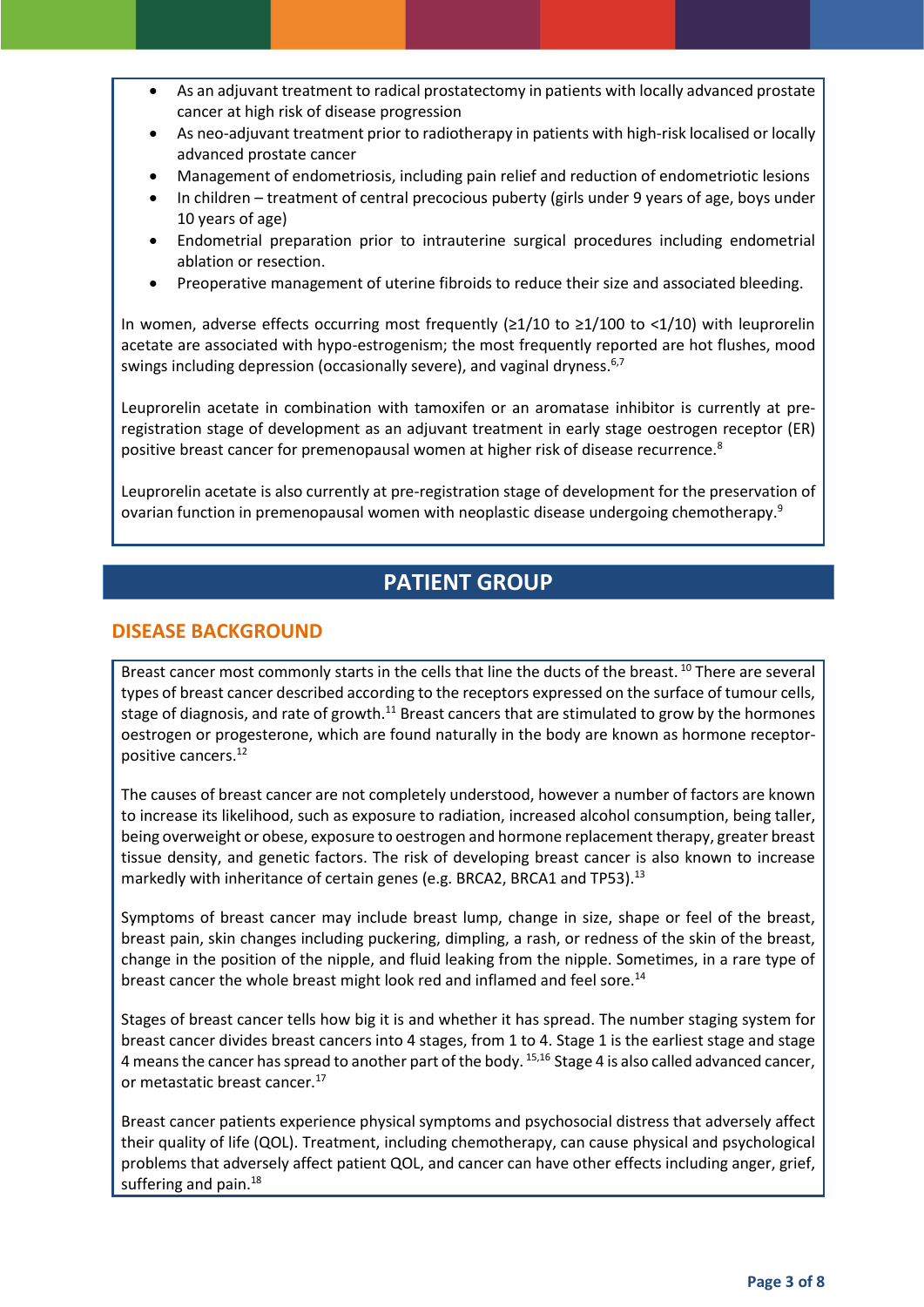#### **CLINICAL NEED AND BURDEN OF DISEASE**

The directly age-standardised incidence rate of breast cancer in females in England in 2016 was 167.9 per 100,000.<sup>19</sup> Incidence rates are projected to rise by 2% in the UK between 2014 and 2035, from 205 per 100,000 (54,833 cases) to 210 per 100,000 (71,022 cases).<sup>20</sup>

Breast cancer incidence is strongly related to age, with the highest incidence rates being in older people.<sup>21</sup> In England in 2016 there were 13,951 registrations of newly diagnosed cases of malignant neoplasm of breast (ICD-10 code C50) for younger women (in females aged between 15 to  $\leq$  54 years). 22

<span id="page-3-0"></span>Proportion of breast cancer diagnosed at stage 4 in England in 2016 was 8.5%.<sup>23</sup> Using the data from registrations of newly diagnosed cases of breast cancer for females aged 15 to ≤ 54 years in England in 2016, this would be equivalent to 1,186 breast cancer cases diagnosed at stage 4.<sup>[22](#page-3-0)</sup> The majority of patients (75%) diagnosed with metastatic breast cancer are hormone receptor (HR) positive<sup>24</sup> (suitable for hormonal manipulation) which would be equivalent to 890 of the newly diagnosed cases at stage 4 in England in  $2016.<sup>22</sup>$  $2016.<sup>22</sup>$  $2016.<sup>22</sup>$ 

Age standardised mortality rate of breast cancer in females in the UK for 2016 was 34.1 per 100,000.<sup>25</sup> In England in 2017, there were 1,619 registrations of death from neoplasm of the breast in females aged 15 to  $\leq$  54 years.<sup>26</sup>

For women diagnosed with breast cancer in England in 2011-2015, predicted estimates of 5-year and 10-year net survival are 87.5% and 81.1% for women aged 15-44 years, and 91.7% and 87.3% for women aged 45-54 years.<sup>27</sup>

## <span id="page-3-1"></span>**PATIENT TREATMENT PATHWAY**

#### **PATIENT PATHWAY**

Advanced breast cancer patients receive information and support on the therapies available to them. Treatments at this stage are not curative and will aim to reduce the progression of the cancer and metastases. The approach to treatment is likely to be multidisciplinary and involve different types of clinicians including oncologists, radiologists and radiotherapists.<sup>[3,](#page-1-3) [12,](#page-2-0) 28</sup>

The presence and extent of visceral and bone metastases should be assessed using imaging technologies such as radiography, ultrasound, computed tomography (CT) scans, magnetic resonance imaging (MRI) and/or bone scintigraphy. Also risk for bone fractures in the proximal limbs due to bone metastases need to be assessed using bone scintigraphy and/or plain radiography.<sup>[3,](#page-1-3) [28](#page-3-1)</sup> People with newly diagnosed invasive breast cancer have the ER and human epidermal growth factor receptor 2 (HER2) status of the tumour assessed to classify the primary tumour and decide how best to treat and manage the cancer. Recurrent tumours (either at the site of the primary tumour or metastatic tumours) should be assessed for their ER and HER2 status, if a change in receptor status will lead to a change in management.<sup>29</sup>

Systemic disease-modifying therapy for advanced breast cancer include endocrine therapy such as aromatase inhibitor, tamoxifen and ovarian suppression; one drug or a combination of 2 or 3 chemotherapy drugs such as docetaxel, vinorelbine or capecitabine, and gemcitabine; and biological therapy. Patients also should be provided with supportive care and management of complications.<sup>[3,](#page-1-3)</sup> 30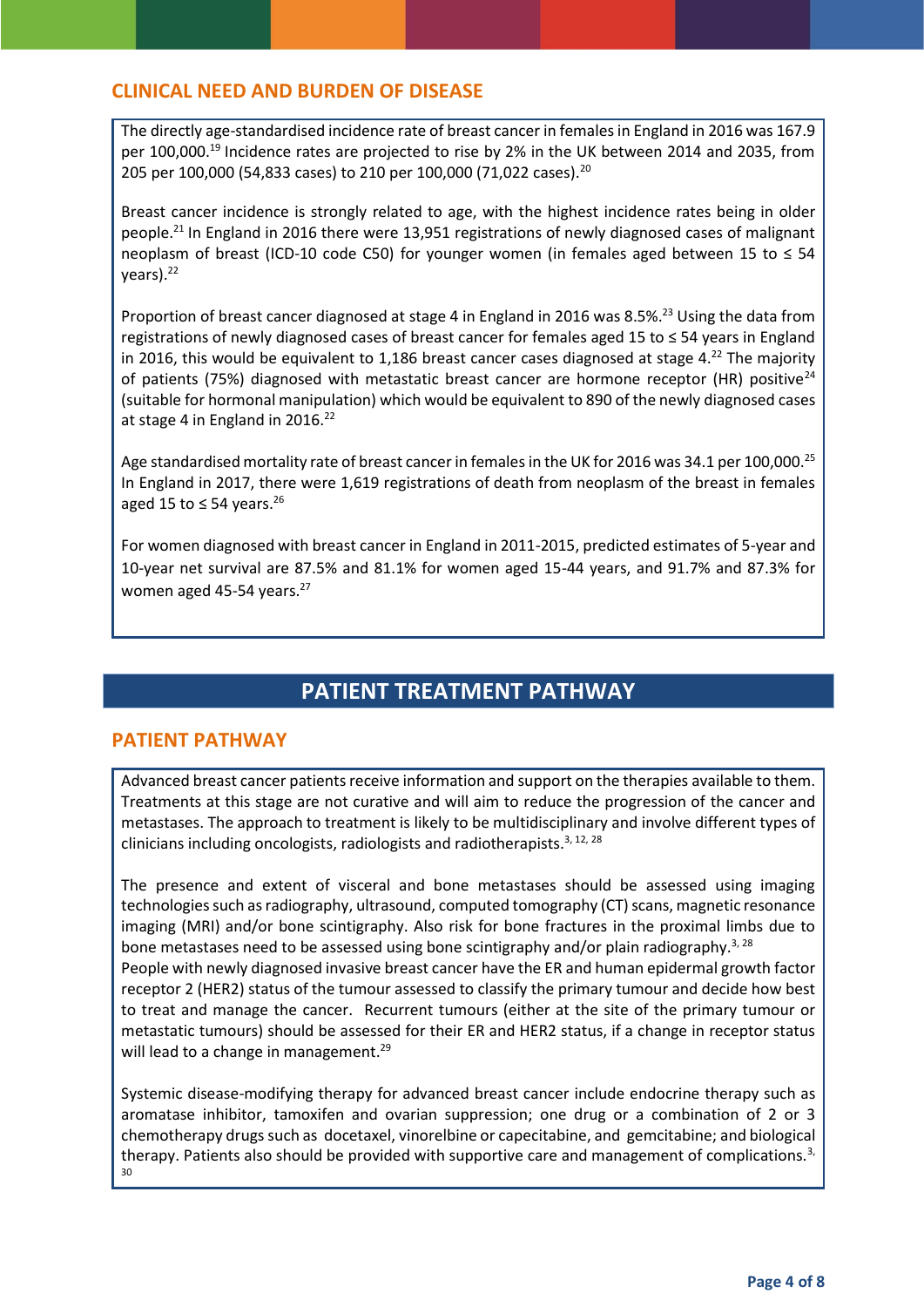#### **CURRENT TREATMENT OPTIONS**

- Tamoxifen and ovarian suppression are recommended by NICE as first-line treatment to premenopausal and perimenopausal women with ER-positive advanced breast cancer not previously treated with tamoxifen.[3](#page-1-3)
- Ovarian suppression is recommended by NICE for the treatment of premenopausal and perimenopausal women who have previously been treated with tamoxifen and then experience disease progression. [3](#page-1-3)
- Goserelin is currently used as a treatment option for ovarian suppression.<sup>[12](#page-2-0)</sup> Goserelin is indicated for advanced breast cancer in pre and perimenopausal women suitable for hormonal manipulatio[n.](#page-1-4)<sup>4</sup>

#### **PLACE OF TECHNOLOGY**

If licensed, leuprorelin acetate will offer an additional adjuvant treatment option for pre and perimenopausal women with advanced breast cancer suitable for hormonal manipulation.

## **CLINICAL TRIAL INFORMATION**

<span id="page-4-0"></span>The company has provided two journal articles of studies conducted in the past that investigated the effect of LHRH agonist in combination with tamoxifen versus tamoxifen alone. In the study by Jonat et al. 1995.<sup>31</sup> goserelin with or without tamoxifen was administered in 318 pre- and perimenopausal advanced breast cancer patients. With a median follow-up of 93 weeks, 31% of goserelin-treated patients had objective responses (UICC criteria) compared with 38% of goserelin plus tamoxifentreated patients ( $P = 0.24$ ). There was a modest benefit in favour of combination therapy in time to progression (P = 0.03) but not in survival (P = 0.25). Median follow-up for survival was 117.5 weeks. Median times for disease progression and survival were 23 and 127 weeks in the goserelin alone group and 28 and 140 weeks in the combination group, respectively. In 115 patients with skeletal metastases only, significant differences in favour of combination therapy were seen in response rate, time to progression and survival. Both treatments were well tolerated and no additional safety issues were associated with combination therapy.<sup>[31](#page-4-0)</sup>

<span id="page-4-1"></span>In the study by Klijn et al. 2001, <sup>32</sup> a meta-analysis of four clinical trials that compared the effect of tamoxifen and (LHRH) agonist versus (LHRH) agonist alone in a total of 506 premenopausal women with advanced breast cancer was reported. With a median follow-up of 6.8 years, there was a significant survival benefit (stratified log-rank test,  $P = .02$ ; hazards ratio [HR] = 0.78) and progressionfree survival benefit (stratified log-rank test,  $P = .0003$ ; HR = 0.70) in favour of the combined treatment. The overall response rate was significantly higher on combined endocrine treatment (stratified Mantel Haenszel test,  $P = .03$ ; odds ratio = 0.67).<sup>[32](#page-4-1)</sup>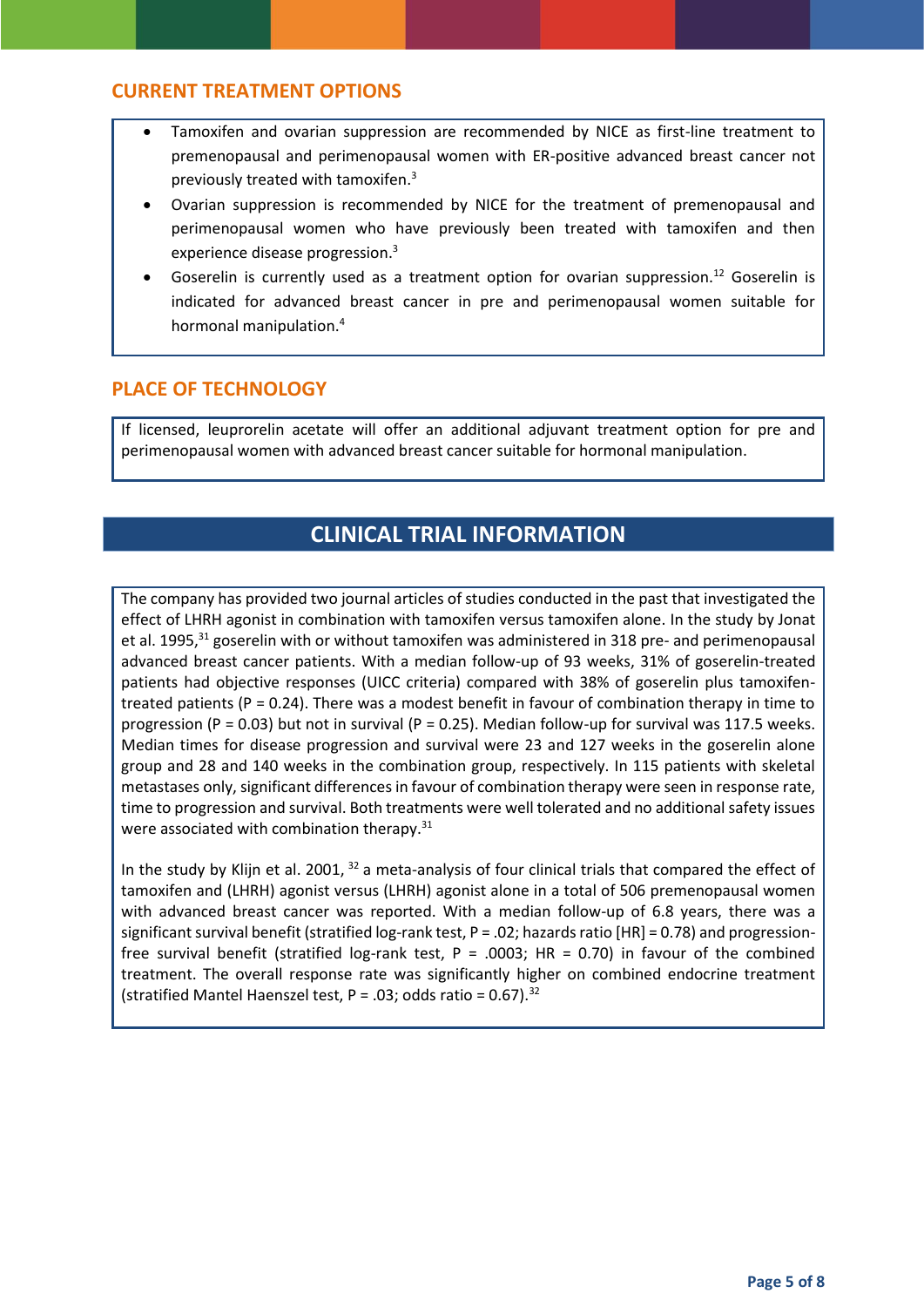## **ESTIMATED COST**

Leuprorelin acetate is already marketed in the UK. A pre-filled disposable injection (POM) of Prostap SR DCS 3.75mg powder and solvent for suspension for injection costs £75.24 and A pre-filled disposable injection (POM) of Prostap 3 DCS 11.25mg powder and solvent for suspension for injection costs £225.72. 33

## **ADDITIONAL INFORMATION**

## **RELEVANT GUIDANCE**

#### **NICE GUIDANCE**

- NICE technology appraisal guidance in development. Ribociclib in combination with endocrine therapy and goserelin for previously untreated hormone receptor-positive, HER2-negative advanced breast cancer in premenopausal women (ID1307). Expected publication date to be confirmed.
- NICE clinical guidance. Advanced breast cancer: diagnosis and treatment (CG81). February 2009. Updated August 2017.

#### **NHS ENGLAND (POLICY/COMMISSIONING) GUIDANCE**

- NHS England. 2013/14 NHS Standard Contract for Cancer: Chemotherapy (Adult). B15/S/a.
- NHS England. 2013/14 NHS Standard Contract for Cancer: Radiotherapy (All Ages). B01/S/a.

#### **OTHER GUIDANCE**

1

- National Comprehensive Cancer Network (NCCN). Breast Cancer, Version 4.2017, NCCN Clinical Practice Guidelines in Oncology. March 2018.<sup>34</sup>
- European School of Oncology (ESO) and European Society for Medical Oncology (ESMO). ESO-ESMO 2nd international consensus guidelines for advanced breast cancer (ABC2). 2014.<sup>35</sup>

## **REFERENCES**

<sup>1</sup> The electronic Medicines Compendium (eMC). *Lutrate 1 month Depot 3.75 mg powder and solvent for prolonged-release suspension for injection.* Available from:

<https://www.medicines.org.uk/emc/product/5085/smpc#INDICATIONS> [Accessed 24th Sep 2018].

<sup>2</sup> The electronic Medicines Compendium (eMC). *Prostap 3 DCS.* Available from:

<https://www.medicines.org.uk/emc/product/4651/smpc> [Accessed 26<sup>th</sup> Sep 2018].

<sup>3</sup> National Institute for Heath and Care Excellence. *Clinical guideline: advanced breast cancer: diagnosis and treatment (CG81)*. Available from:<https://www.nice.org.uk/guidance/cg81/chapter/Recommendations> [Accessed 1<sup>st</sup> Oct 2018]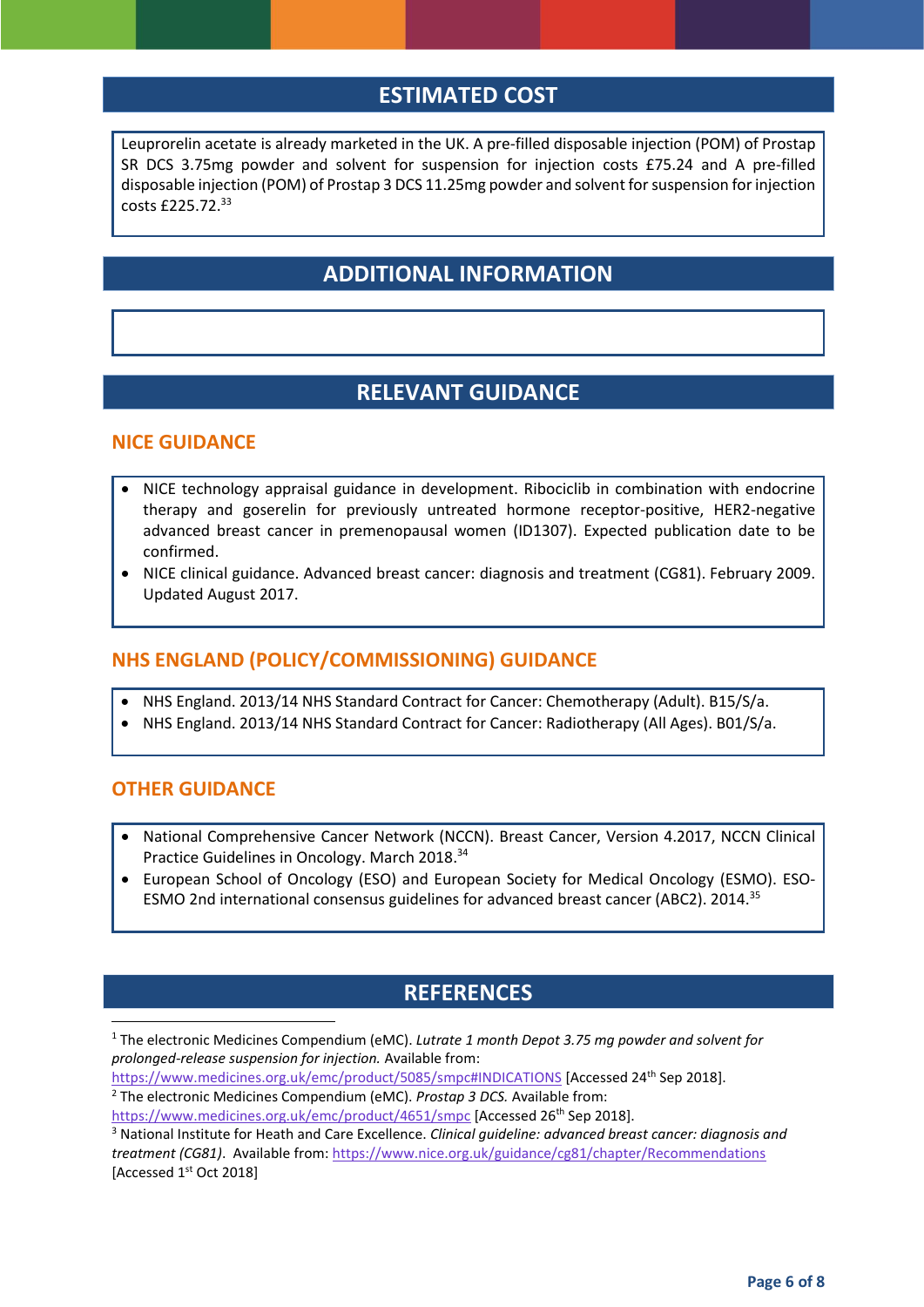<sup>4</sup> The electronic Medicines Compendium (eMC). *Zoladex 3.6mg Implant.* Available from:

[https://www.medicines.org.uk/emc/product/1543/smpc#PHARMACOLOGICAL\\_PROPS](https://www.medicines.org.uk/emc/product/1543/smpc#PHARMACOLOGICAL_PROPS) [Accessed 26th Sep 2018].

<sup>5</sup> National Institute for Heath and Care Excellence. *Goserelin.* Available from:

<https://bnf.nice.org.uk/drug/goserelin.html> [Accessed 26<sup>th</sup> Sep 2018].

**.** 

<sup>6</sup> Electronic Medicines Compendium. *Prostap SR DCS*. Available from:

<https://www.medicines.org.uk/emc/product/4650/smpc> [Accessed 1 October 2018]

<sup>7</sup> Electronic Medicines Compendium. *Prostap 3 DCS*. Available from:

<https://www.medicines.org.uk/emc/product/4651/smpc> [Accessed 1 October 2018]

8 SPS - Specialist Pharmacy Service. *Leuprorelin*. Available from[: https://www.sps.nhs.uk/medicines/leuprorelin/](https://www.sps.nhs.uk/medicines/leuprorelin/) [Accessed 17<sup>th</sup> Oct 2018].

<sup>9</sup> National Institute for Health Research Innovation Observatory. *Leuprorelin acetate for the preservation of ovarian function in premenopausal women with neoplastic disease undergoing chemotherapy*. Available from: [http://www.io.nihr.ac.uk/report/leuprorelin-acetate-for-the-preservation-of-ovarian-function-in-](http://www.io.nihr.ac.uk/report/leuprorelin-acetate-for-the-preservation-of-ovarian-function-in-premenopausal-women-with-neoplastic-disease-undergoing-chemotherapy/)

[premenopausal-women-with-neoplastic-disease-undergoing-chemotherapy/](http://www.io.nihr.ac.uk/report/leuprorelin-acetate-for-the-preservation-of-ovarian-function-in-premenopausal-women-with-neoplastic-disease-undergoing-chemotherapy/) [Accessed 1 October 2018]

<sup>10</sup> Cancer Research UK. *Breast cancer*. 21<sup>st</sup> Sep 2017. Available from: [http://www.cancerresearchuk.org/about](http://www.cancerresearchuk.org/about-cancer/breast-cancer/about)[cancer/breast-cancer/about](http://www.cancerresearchuk.org/about-cancer/breast-cancer/about) [Accessed 18th Jun 2018].

<sup>11</sup> American Cancer Society. *Breast cancer facts & figures 2017-2018.* Available from: [https://www.cancer.org/content/dam/cancer-org/research/cancer-facts-and-statistics/breast-cancer-facts-and](https://www.cancer.org/content/dam/cancer-org/research/cancer-facts-and-statistics/breast-cancer-facts-and-figures/breast-cancer-facts-and-figures-2017-2018.pdf)[figures/breast-cancer-facts-and-figures-2017-2018.pdf](https://www.cancer.org/content/dam/cancer-org/research/cancer-facts-and-statistics/breast-cancer-facts-and-figures/breast-cancer-facts-and-figures-2017-2018.pdf) [Accessed 18<sup>th</sup> Jun 2018].

<sup>12</sup> NHS. *Breast cancer in women: treatment.* 26<sup>th</sup> Sep 2016. Available from:

<https://www.nhs.uk/conditions/breast-cancer/treatment/> [Accessed 28<sup>th</sup> Sep 2018].

<sup>13</sup> NHS Choices. *Breast cancer in women*. 29th Sep 2016. Available from: [https://www.nhs.uk/conditions/breast](https://www.nhs.uk/conditions/breast-cancer/causes/#lifestyle-factors)[cancer/causes/#lifestyle-factors](https://www.nhs.uk/conditions/breast-cancer/causes/#lifestyle-factors) [Accessed 18th Jun 2018].

<sup>14</sup> Cancer Research UK. *Breast cancer: symptoms. 26th Sep 2017.* Available from: <http://www.cancerresearchuk.org/about-cancer/breast-cancer/symptoms> [Accessed 18<sup>th</sup> Jun 2018].

<sup>15</sup> Cancer Research UK. *Breast cancer stages, types and grades.* Available from:

<https://www.cancerresearchuk.org/about-cancer/breast-cancer/stages-types-grades> [Accessed 28<sup>th</sup> Sep 2018]. <sup>16</sup> Cancer Research UK. *Number stages of breast cancer.* Available from:

<https://www.cancerresearchuk.org/about-cancer/breast-cancer/stages-types-grades/number-stages> [Accessed 28th Sep 2018].

<sup>17</sup> Cancer Research UK. *Number stages of breast cancer: stage 4.* Available from:

<https://www.cancerresearchuk.org/about-cancer/breast-cancer/stages-types-grades/number-stages/stage-4> [Accessed 28<sup>th</sup> Sep 2018].

<sup>18</sup> Perry S, Kowalski TL and Chang C-H. Quality of life assessment in women with breast cancer: benefits, acceptability and utilization. *Health and Quality of Life Outcomes*. 2007;5:24. Available from: <https://doi.org/10.1186/1477-7525-5-24>

<sup>19</sup> Office for National Statistics. *Cancer Registration Statistics, England 2016.* Available from:

[https://www.ons.gov.uk/peoplepopulationandcommunity/healthandsocialcare/conditionsanddiseases/datasets](https://www.ons.gov.uk/peoplepopulationandcommunity/healthandsocialcare/conditionsanddiseases/datasets/cancerregistrationstatisticscancerregistrationstatisticsengland) [/cancerregistrationstatisticscancerregistrationstatisticsengland](https://www.ons.gov.uk/peoplepopulationandcommunity/healthandsocialcare/conditionsanddiseases/datasets/cancerregistrationstatisticscancerregistrationstatisticsengland) [Downloaded 24 August 2018] [Accessed 3rd Oct 2018]

<sup>20</sup> Cancer Research UK. Selected Cancers, Number of Projected and Observed Cases and European Age-*Standardised Incidence Rates per 100,000 people by Cancer Type and Sex*. Available from:

[http://www.cancerresearchuk.org/health-professional/cancer-statistics/incidence/common-cancers-](http://www.cancerresearchuk.org/health-professional/cancer-statistics/incidence/common-cancers-compared#heading-Four)

[compared#heading-Four](http://www.cancerresearchuk.org/health-professional/cancer-statistics/incidence/common-cancers-compared#heading-Four) [Downloaded 9 March 2018] [Accessed 3rd Oct 2018]

<sup>21</sup> Cancer Research UK. *Breast cancer incidence (invasive) statistics*. Available from:

[https://www.cancerresearchuk.org/health-professional/cancer-statistics/statistics-by-cancer-type/breast](https://www.cancerresearchuk.org/health-professional/cancer-statistics/statistics-by-cancer-type/breast-cancer/incidence-invasive#heading-One)[cancer/incidence-invasive#heading-One](https://www.cancerresearchuk.org/health-professional/cancer-statistics/statistics-by-cancer-type/breast-cancer/incidence-invasive#heading-One) [Accessed 4<sup>th</sup> Oct 2018]

<sup>22</sup> Office for National Statistics. *Cancer Registration Statistics, England 2016.* Available from: [https://www.ons.gov.uk/peoplepopulationandcommunity/healthandsocialcare/conditionsanddiseases/datasets](https://www.ons.gov.uk/peoplepopulationandcommunity/healthandsocialcare/conditionsanddiseases/datasets/cancerregistrationstatisticscancerregistrationstatisticsengland) [/cancerregistrationstatisticscancerregistrationstatisticsengland](https://www.ons.gov.uk/peoplepopulationandcommunity/healthandsocialcare/conditionsanddiseases/datasets/cancerregistrationstatisticscancerregistrationstatisticsengland) [Accessed 18<sup>th</sup> Jun 2018].

<sup>23</sup> National Cancer Registration and Analysis Service (NCRAS). Stage breakdown by CCG 2016. London: *Public Health England*, 2016 Available from[: http://www.ncin.org.uk/view?rid=3604](http://www.ncin.org.uk/view?rid=3604) [Accessed 21 September 2018] <sup>24</sup> Mangini NS, Wesolowski R, Ramaswamy B, Lustberg MB, Berger MJ. Palbociclib: A Novel Cyclin-Dependent Kinase Inhibitor for Hormone Receptor-Positive Advanced Breast Cancer. *Ann Pharmacother*. 2015 Nov; 49(11):1252-60. Available from: [https://doi.org/10.1177/1060028015602273.](https://doi.org/10.1177/1060028015602273) 

<sup>25</sup> Cancer Research UK. *Breast cancer mortality statistics*. Available from:

[https://www.cancerresearchuk.org/health-professional/cancer-statistics/statistics-by-cancer-type/breast](https://www.cancerresearchuk.org/health-professional/cancer-statistics/statistics-by-cancer-type/breast-cancer/mortality#heading-Zero)[cancer/mortality#heading-Zero](https://www.cancerresearchuk.org/health-professional/cancer-statistics/statistics-by-cancer-type/breast-cancer/mortality#heading-Zero) [Accessed 4th Oct 2018]